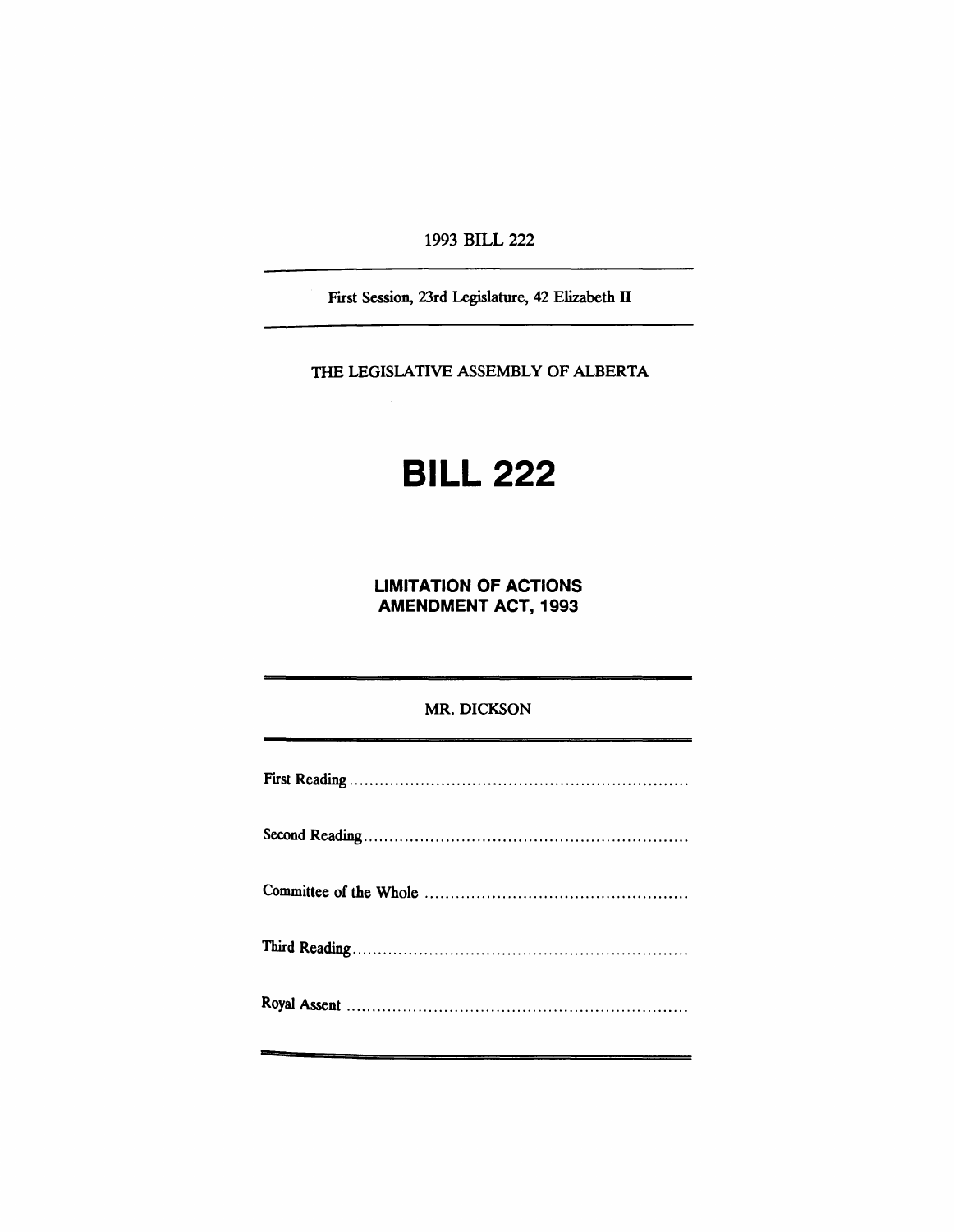*Bill* 222 *Mr. Dickson*

# **BILL 222**

1993

# **UMITATION OF ACTIONS AMENDMENT ACT, 1993**

*(Assented to* , 1993)

HER MAJESTY, by and with the advice and consent of the Legislative Assembly of Alberta, enacts as follows:

*1 The Limitation of Actions Act is amended by this Act.* 

*2 Section 51(b) is amended by adding* ''including economic loss arising from the injury" *after* "person,".

*3 Section* 51 *is amended by renumbering it as section* 51(1) *and* by *adding the following after subsection(l):*

(2) A person is not governed by a limitation period and may at any time bring an action in tort or for negligence

(i) where the cause of action is based on conduct of a sexual nature,

(ii) where the conduct occurred while the person was still a minor, and

(iii) whether or not the person's right to bring the action was at any time governed by a limitation period.

*4 This Act comes into force on Proclamation.*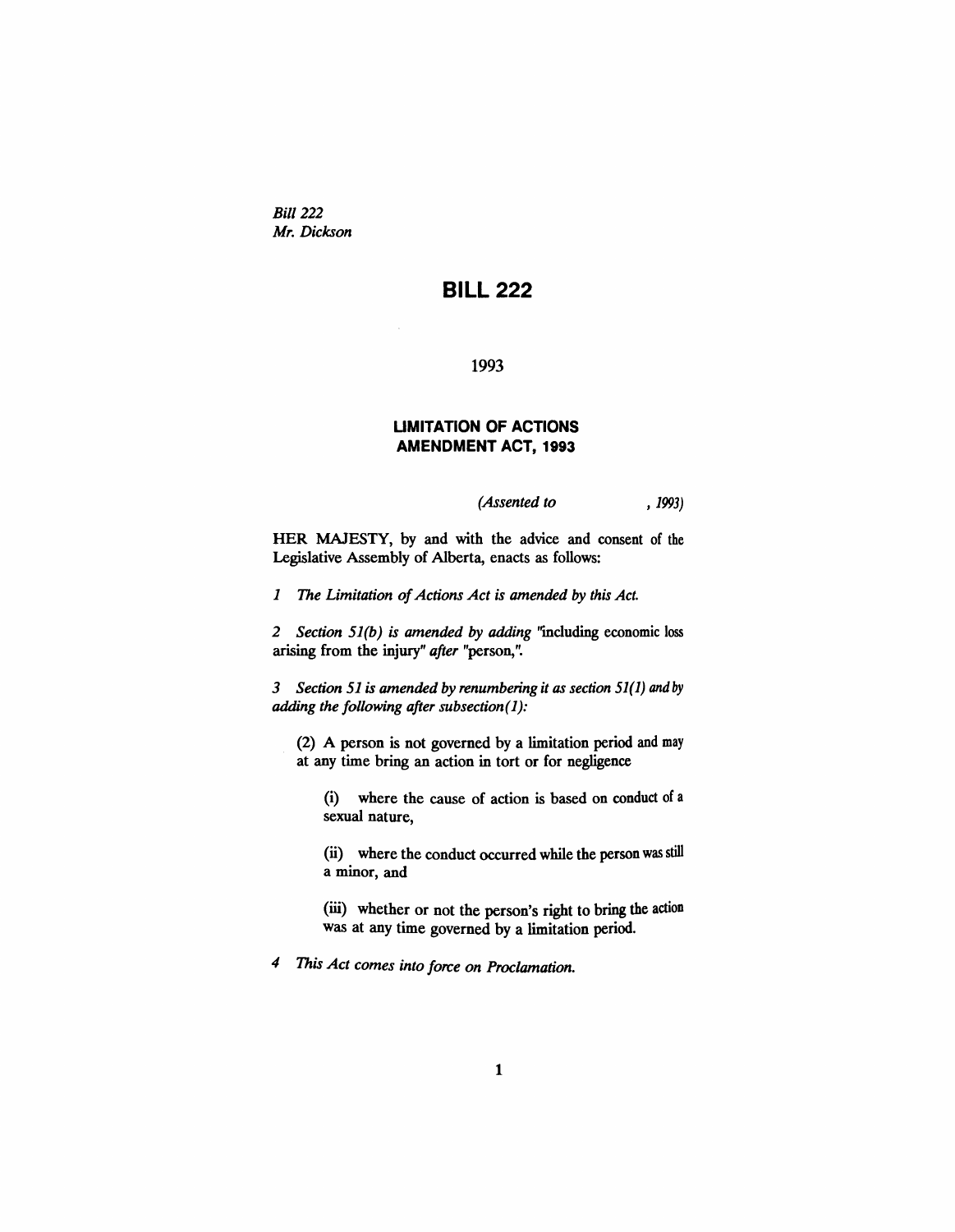#### **Explanatory Notes**

*1 This Bill will amend chapter L-15 of the Revised Statutes ofAlbena 1980.*

*2 The amendments will pennit an action with respect to damages for sexual abuse of a minor to be brought at any time. Section* 51 *presently reads:*

- 51 Except as otherwise provided in this Part, an action for
	- (a) defamation,

(b) trespass to the person, assault, battery, wounding or other injury to the person, whether arising from an unlawful act or from negligence or from breach of a statutory duty.

- (c) false imprisonment,
- (d) malicious prosecution,
- (e) seduction,

(I) trespass or injury to real property or chattels, whether direct or indirect and whether arising from an unlawful act or from negligence or from breach of a statutory duty, or

(g) the taking away, conversion or detention of chattels,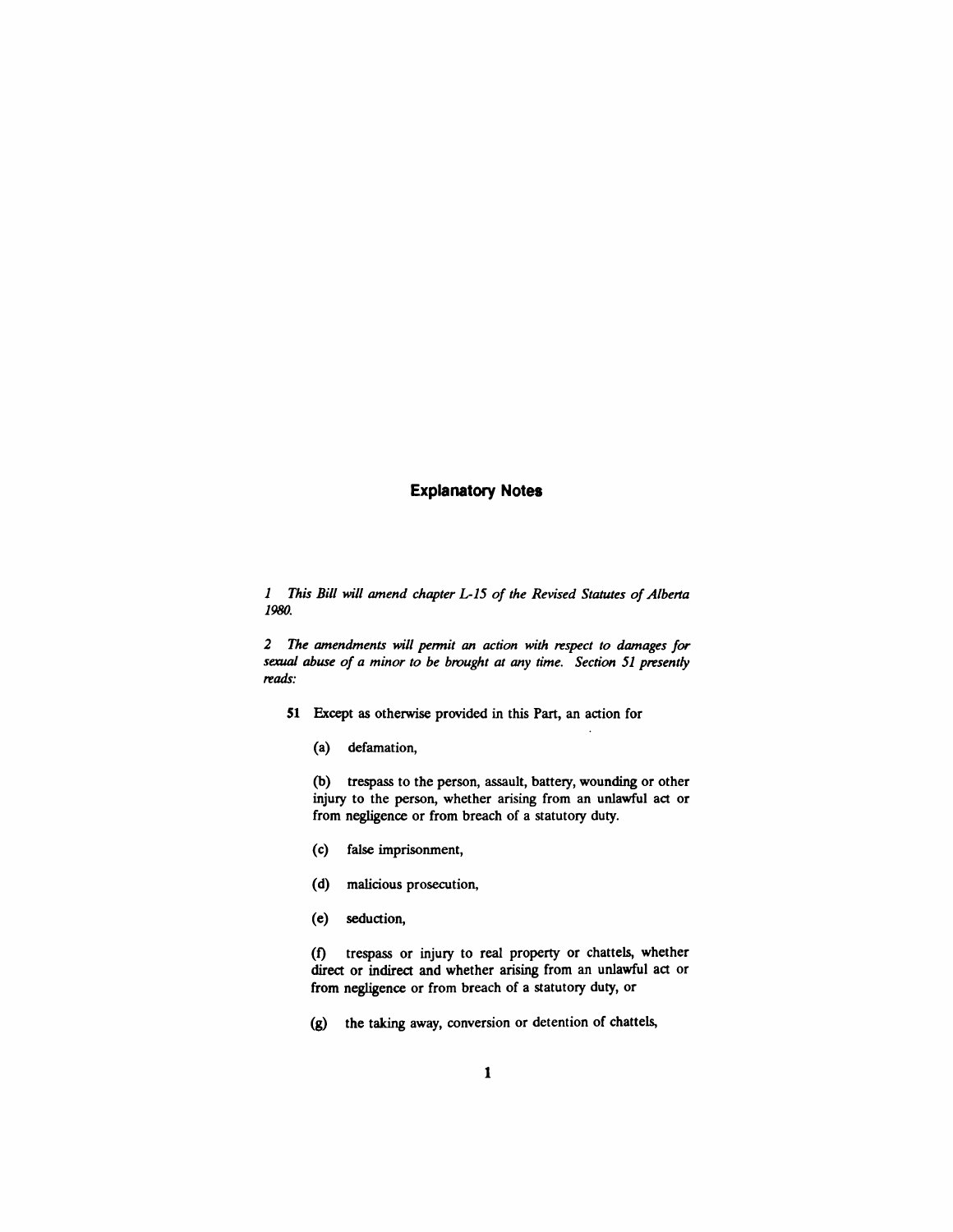*Bill 222 Mr. Dickson*

# **BILL 222**

1993

### **UMITATION OF ACTIONS AMENDMENT ACT, 1993**

*(Assented to* , 1993)

HER MAJESTY, by and with the advice and consent of the Legislative Assembly of Alberta, enacts as follows:

*1 The Limitation of Actions Act is amended by this Act.* 

*2 Section* 51*(b) is amended by adding* ''including economic loss arising from the injury" *after* "person,".

*3 Section* 51 *is amended by renumbering it as section* 51(1) *and* by *adding the following after subsection*(1):

(2) A person is not governed by a limitation period and may at any time bring an action in tort or for negligence

(i) where the cause of action is based on conduct of a sexual nature,

(ii) where the conduct occurred while the person was still a minor, and

(iii) whether or not the person's right to bring the action was at any time governed by a limitation period.

*4 This Act comes into force on Proclamation.*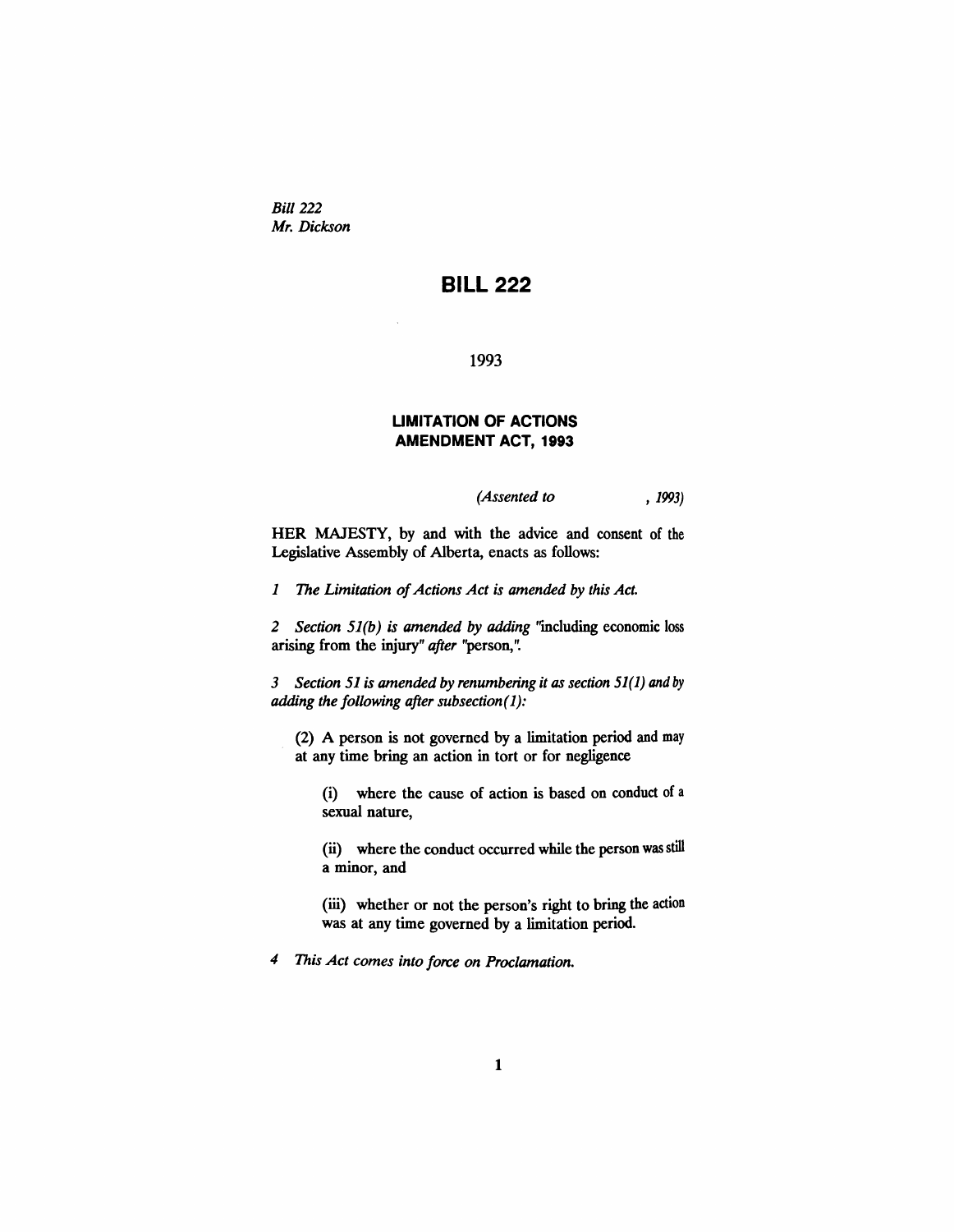# **Explanatory Notes**

*1 This Bill will amend chapter L-15 of the Revised Statutes ofAlberla 1980.*

*2 The amendments will pennit an action with respect to damages for sexual abuse of a minor to be brought at any time. Section* 51 *presently reads:*

- **51** Except as otherwise provided in this Part, an action for
	- (a) defamation,

(b) trespass to the person, assault, battery, wounding or other injury to the person, whether arising from an unlawful act or from negligence or from breach of a statutory duty.

- (c) false imprisonment,
- (d) malicious prosecution,
- (e) seduction,

(f) trespass or injury to real property or chattels, whether direct or indirect and whether arising from an unlawful act or from negligence or from breach of a statutory duty, or

(g) the taking away, conversion or detention of chattels,